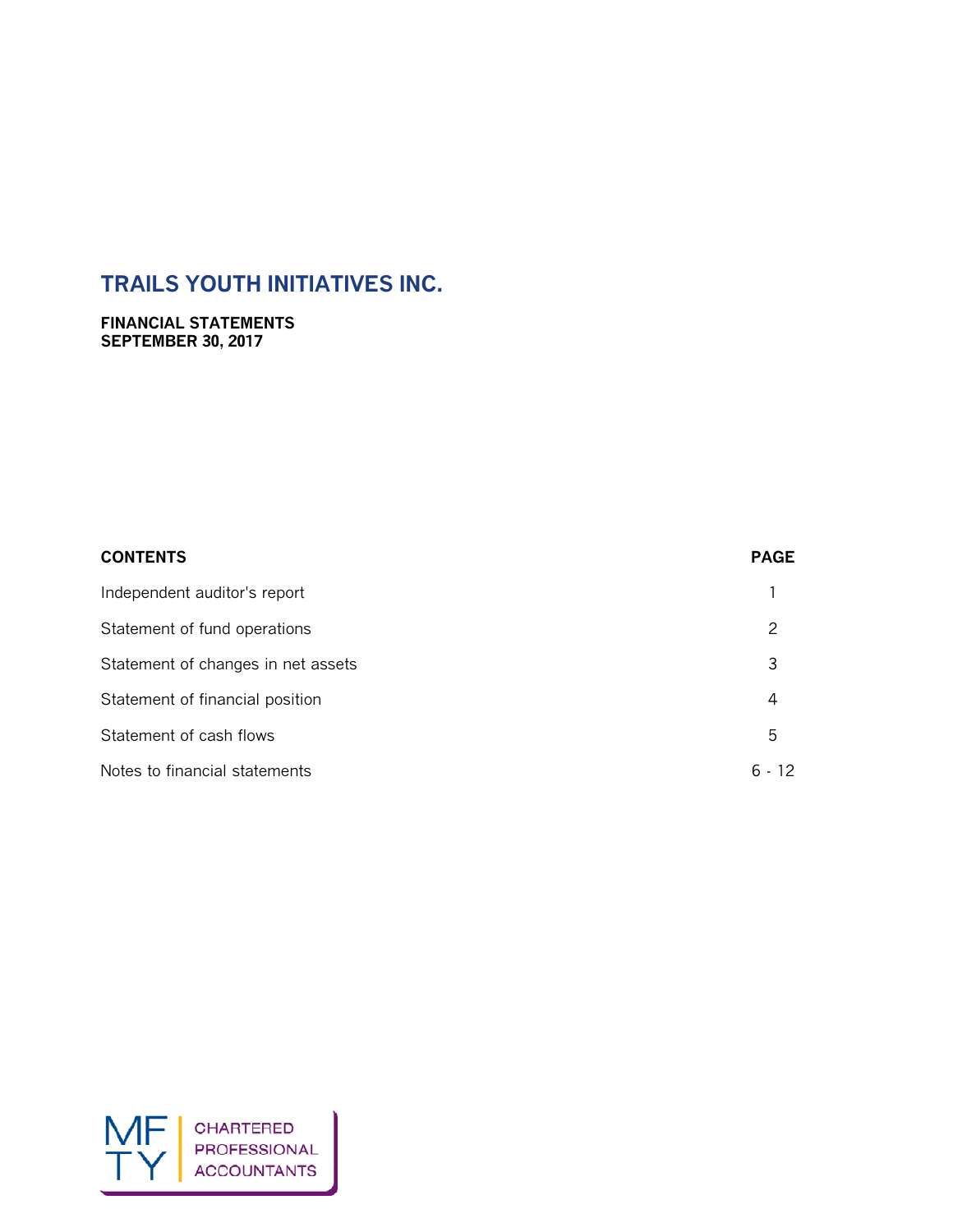

## **INDEPENDENT AUDITOR'S REPORT**

#### **To the Board of Directors of Trails Youth Initiatives Inc.**

We have audited the accompanying financial statements of Trails Youth Initiatives Inc., which comprises the statement of financial position as at September 30, 2017, the statements of fund operations, changes in net assets, and cash flows for the year then ended and a summary of significant accounting policies and other explanatory information.

#### Management's Responsibility for the Financial Statements:

Management is responsible for the preparation and fair presentation of these financial statements in accordance with Canadian accounting standards for Not-for-Profit Organizations, and for such internal control as management determines is necessary to enable the preparation of financial statements that are free from material misstatement, whether due to fraud or error.

#### Auditor's Responsibility:

Our responsibility is to express an opinion on these financial statements based on our audit. We conducted our audit in accordance with Canadian generally accepted auditing standards. Those standards require that we comply with ethical requirements and plan and perform the audit to obtain reasonable assurance about whether the financial statements are free from material misstatement.

An audit involves performing procedures to obtain audit evidence about the amounts and disclosures in the financial statements. The procedures selected depend on the auditor's judgment, including the assessment of the risks of material misstatement of the financial statements, whether due to fraud or error. In making those risk assessments, the auditor considers internal control relevant to the entity's preparation and fair presentation of the financial statements in order to design audit procedures that are appropriate in the circumstances, but not for the purpose of expressing an opinion on the effectiveness of the entity's internal control. An audit also includes evaluating the appropriateness of accounting policies used and the reasonableness of accounting estimates made by management, as well as evaluating the overall presentation of the financial statements.

We believe that the audit evidence we have obtained is sufficient and appropriate to provide a basis for our qualified audit opinion.

#### Basis for Qualified Opinion:

The Organization derives revenues from donations and fundraising, the completeness of which is not susceptible to satisfactory audit verification. Accordingly, our verification of these revenues was limited to the amounts recorded in the records of the Organization and we were not able to determine whether any adjustments might be necessary to revenues and excess of revenues over expenditures for the years ended September 30, 2017 and September 30, 2016, and assets and net assets as at September 30, 2017 and September 30, 2016.

#### Qualified Opinion:

In our opinion, except for the possible effects of the matter described in the Basis for Qualified Opinion paragraph, the financial statements present fairly, in all material respects, the financial position of Organization as at September 30, 2017, and the results of its fund operations and its cash flows for the year then ended in accordance with Canadian accounting standards for Not-for-Profit Organizations.

Millard Footh Thibeault You'll

#### **CHARTERED PROFESSIONAL ACCOUNTANTS AUTHORIZED TO PRACTISE PUBLIC ACCOUNTING BY THE CHARTERED PROFESSIONAL ACCOUNTANTS OF ONTARIO**

Aurora, Ontario January 9, 2018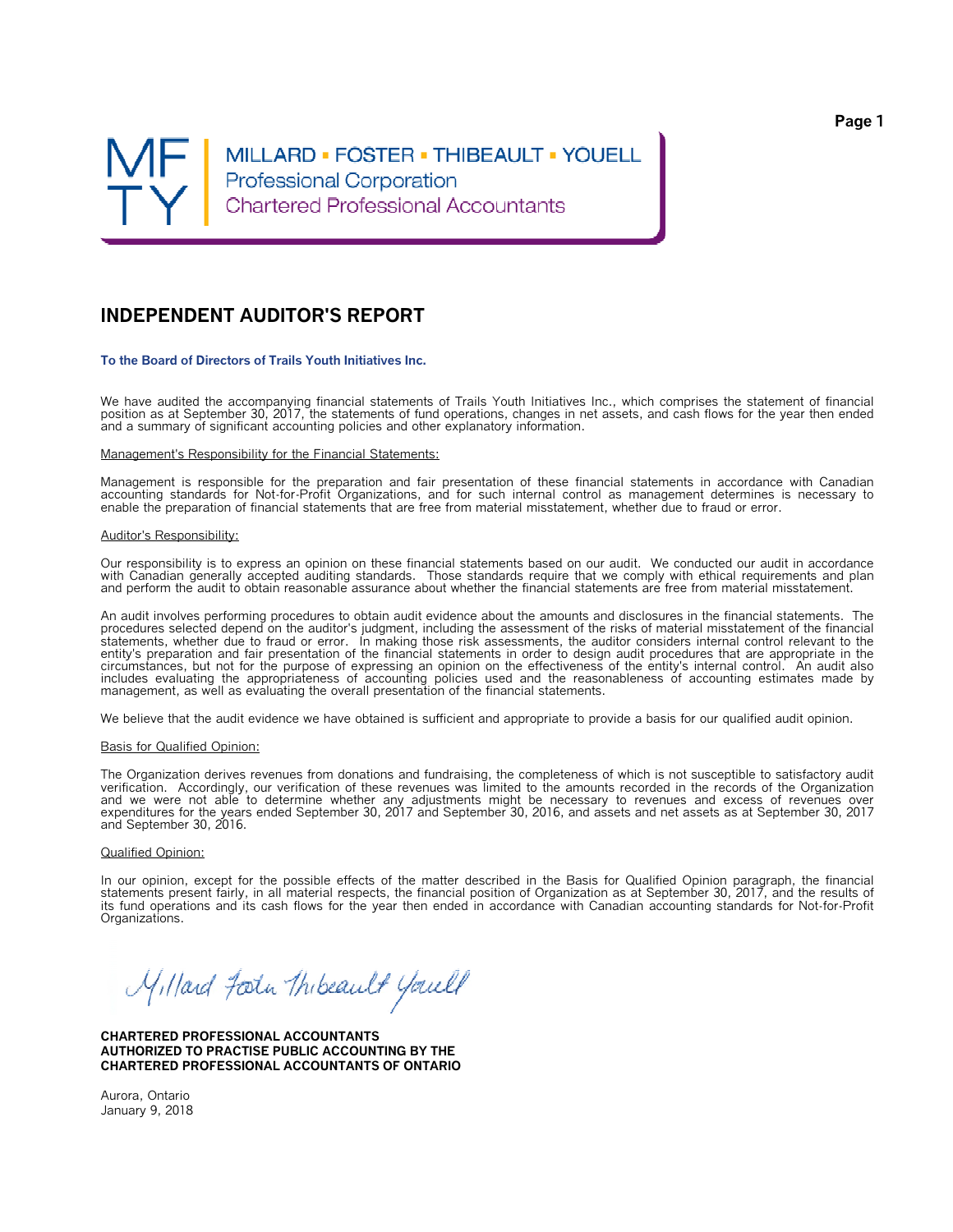## **TRAILS YOUTH INITIATIVES INC. Page 2**

## **STATEMENT OF FUND OPERATIONS**

**SEPTEMBER 30, 2017**

|                                                                                                                                                         | General<br><b>Fund</b>                                              | D. Dion<br><b>Memorial</b><br><b>Fund</b> | <b>Total</b><br>2017                                                           | <b>Total</b><br>2016                                                           |
|---------------------------------------------------------------------------------------------------------------------------------------------------------|---------------------------------------------------------------------|-------------------------------------------|--------------------------------------------------------------------------------|--------------------------------------------------------------------------------|
| <b>REVENUES</b>                                                                                                                                         | $\frac{1}{2}$                                                       | \$                                        | $\frac{1}{2}$                                                                  | $\frac{1}{2}$                                                                  |
| Donations<br>Amortization of deferred contributions<br>Fundraising<br>Rental income<br>Fees and investment income                                       | 1,889,110<br>454<br>187,557<br>21,128<br>12,793                     | 46,707                                    | 1,889,110<br>454<br>187,557<br>21,128<br>59,500                                | 855,529<br>49,464<br>25,205<br>68,747                                          |
|                                                                                                                                                         | 2,111,042                                                           | 46,707                                    | 2,157,749                                                                      | 998,945                                                                        |
| <b>PROGRAM EXPENDITURES</b>                                                                                                                             |                                                                     |                                           |                                                                                |                                                                                |
| Salaries and wages<br>Food<br>Facility<br>Transportation<br>Bursary payments<br>Insurance<br>Programming<br>Amortization                                | 498,433<br>26,573<br>74,807<br>21,959<br>25,841<br>33,695<br>20,282 | 151,051                                   | 498,433<br>26,573<br>74,807<br>21,959<br>151,051<br>25,841<br>33,695<br>20,282 | 346,008<br>23,834<br>55,884<br>18,051<br>192,393<br>24,983<br>32,211<br>19,824 |
|                                                                                                                                                         | 701,590                                                             | 151,051                                   | 852,641                                                                        | 713,188                                                                        |
| <b>FUNDRAISING AND ADMINISTRATION</b>                                                                                                                   |                                                                     |                                           |                                                                                |                                                                                |
| Fundraising salaries<br>Direct fundraising expenses<br>Administrative salaries<br>Office<br>Insurance<br>Professional fees<br>Interest and bank charges | 65,135<br>41,890<br>56,712<br>43,131<br>1,841<br>14,940<br>5,107    | 2,288                                     | 65,135<br>41,890<br>56,712<br>43,131<br>1,841<br>14,940<br>7,395               | 51,887<br>2,748<br>47,730<br>43,955<br>1,432<br>26,158<br>5,992                |
|                                                                                                                                                         | 228,756                                                             | 2,288                                     | 231,044                                                                        | 179,902                                                                        |
| <b>TOTAL EXPENDITURES</b>                                                                                                                               | 930,346                                                             | 153,339                                   | 1,083,685                                                                      | 893,090                                                                        |
| <b>EXCESS/(DEFICIENCY) OF REVENUES</b><br><b>OVER EXPENDITURES</b>                                                                                      | 1,180,696                                                           | (106, 632)                                | 1,074,064                                                                      | 105,855                                                                        |

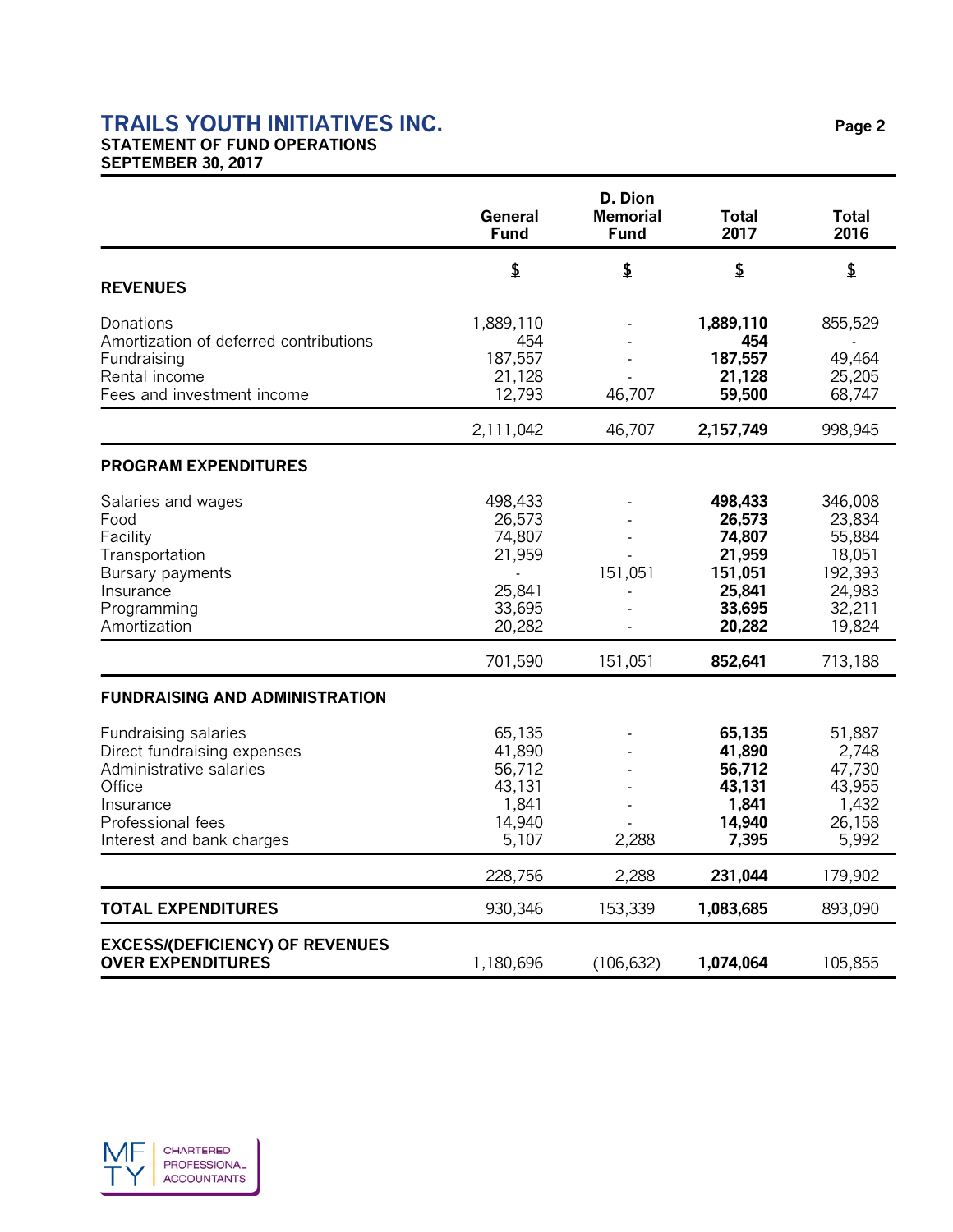## **TRAILS YOUTH INITIATIVES INC. Page 3**

# **STATEMENT OF CHANGES IN NET ASSETS**

**SEPTEMBER 30, 2017**

|                                                             | General<br>Fund | D. Dion<br><b>Memorial</b><br><b>Fund</b> | 2017      | 2016      |
|-------------------------------------------------------------|-----------------|-------------------------------------------|-----------|-----------|
|                                                             | \$              | S                                         | \$        | \$        |
| <b>NET ASSETS</b> - Beginning of year                       | 1,522,408       | 671,906                                   | 2,194,314 | 2,088,459 |
| Excess/(deficiency) of revenues over expenditures 1,180,696 |                 | (106, 632)                                | 1,074,064 | 105,855   |
| <b>NET ASSETS</b> - End of year                             | 2,703,104       | 565.274                                   | 3,268,378 | 2,194,314 |

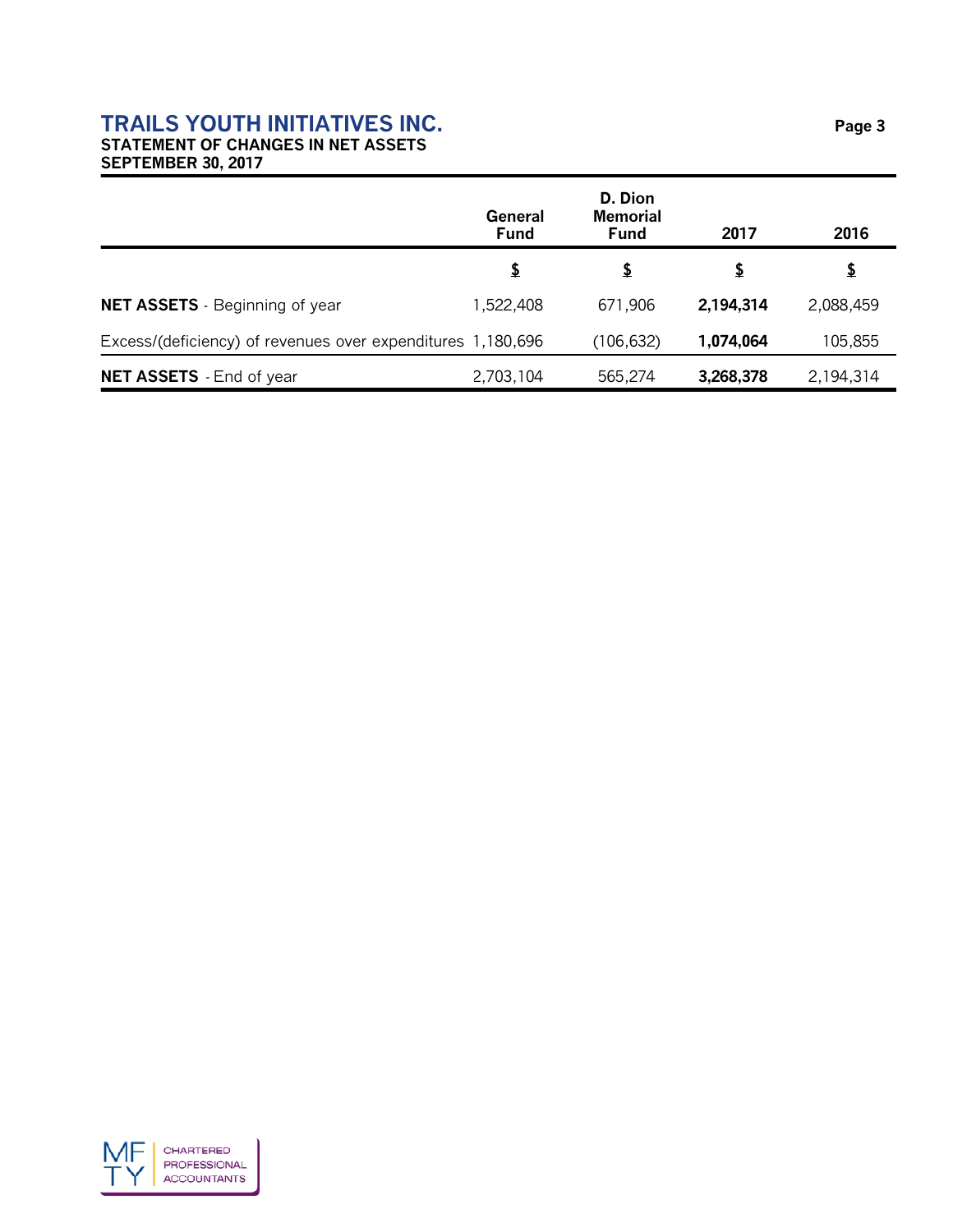## **TRAILS YOUTH INITIATIVES INC. Page 4**

# **STATEMENT OF FINANCIAL POSITION**

**SEPTEMBER 30, 2017**

|                                                                                                            | <b>Note</b><br>Reference | General<br>Fund                         | D. Dion<br><b>Memorial</b><br>Fund | 2017                                               | 2016                                     |
|------------------------------------------------------------------------------------------------------------|--------------------------|-----------------------------------------|------------------------------------|----------------------------------------------------|------------------------------------------|
| <b>ASSETS</b>                                                                                              |                          | $\frac{1}{2}$                           | $\frac{1}{2}$                      | $\frac{1}{2}$                                      | $\frac{1}{2}$                            |
| <b>CURRENT ASSETS</b>                                                                                      |                          |                                         |                                    |                                                    |                                          |
| Cash and equivalents<br>Restricted cash<br>Marketable securities<br>Amounts receivable<br>Prepaid expenses | 3<br>4                   | 1,439,040<br>779,135<br>16,560<br>1,690 | 9,293<br>646,452                   | 1,448,333<br>779,135<br>646,452<br>16,560<br>1,690 | 441,616<br>789,382<br>722,872<br>17,834  |
|                                                                                                            |                          | 2,236,425                               | 655,745                            | 2,892,170                                          | 1,971,704                                |
| Capital assets                                                                                             | 5                        | 544,344                                 |                                    | 544,344                                            | 405,393                                  |
| <b>TOTAL ASSETS</b>                                                                                        |                          | 2,780,769                               | 655,745                            | 3,436,514                                          | 2,377,097                                |
| <b>LIABILITIES AND NET ASSETS</b><br><b>CURRENT LIABILITIES</b>                                            |                          |                                         |                                    |                                                    |                                          |
| Accounts payable and accruals<br>Revenue received in advance<br>Deferred contributions                     | 6                        | 30,464<br>47,201                        | 90,471                             | 120,935<br>47,201                                  | 91,856<br>27,050<br>63,877               |
|                                                                                                            |                          | 77,665                                  | 90,471                             | 168,136                                            | 182,783                                  |
| <b>NET ASSETS</b>                                                                                          |                          |                                         |                                    |                                                    |                                          |
| Invested in capital assets<br><b>Externally restricted</b><br>Internally restricted<br>Unrestricted        | 4                        | 522,074<br>754,204<br>1,426,826         | 565,274                            | 522,074<br>565,274<br>754,204<br>1,426,826         | 405,393<br>671,906<br>725,505<br>391,510 |
|                                                                                                            |                          | 2,703,104                               | 565,274                            | 3,268,378                                          | 2,194,314                                |
| TOTAL LIABILITIES AND NET ASSETS                                                                           |                          | 2,780,769                               | 655,745                            | 3,436,514                                          | 2,377,097                                |

**The accompanying notes are an integral part of these financial statements.**

Approved on behalf of the Board: Director

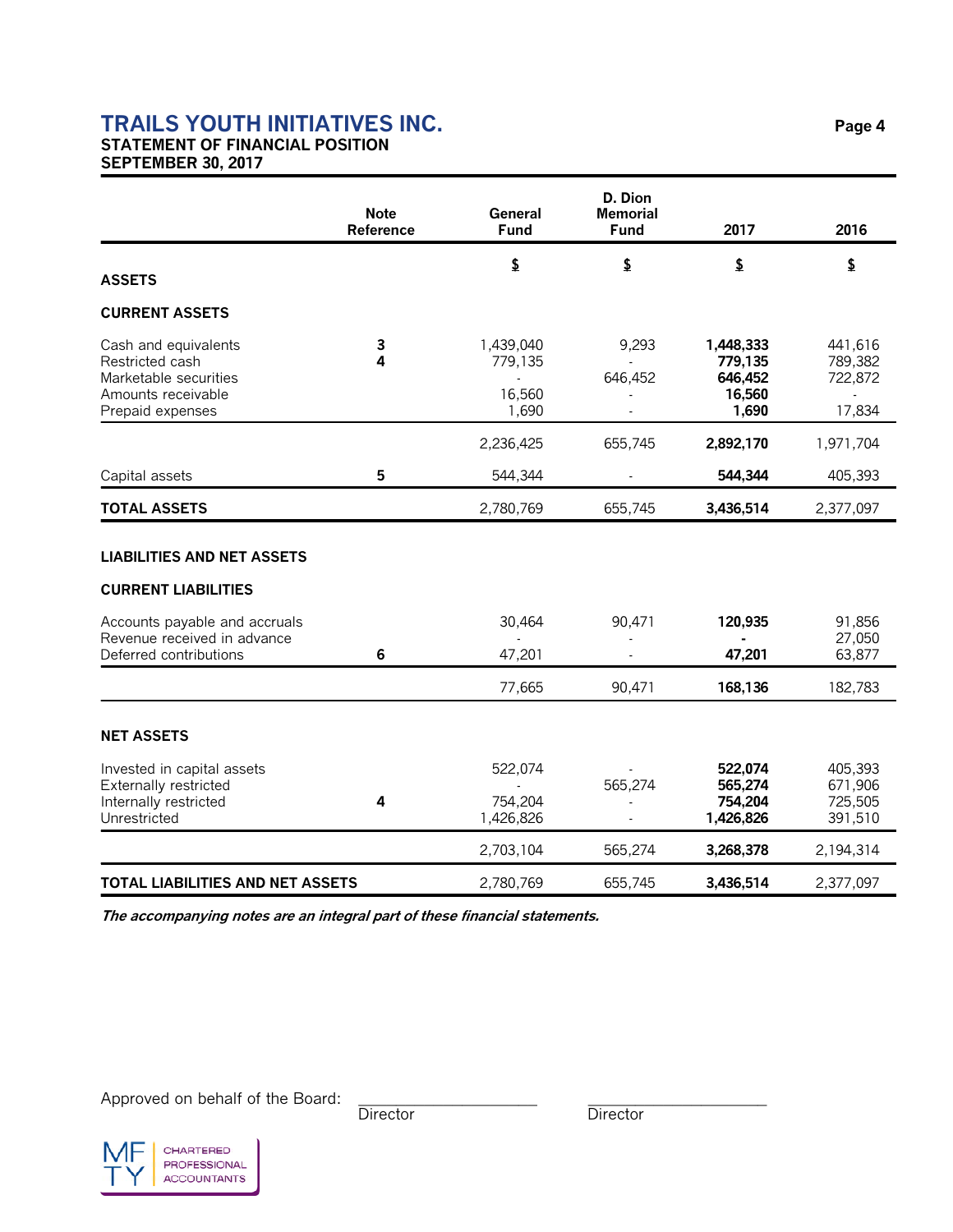## **TRAILS YOUTH INITIATIVES INC. Page 5 STATEMENT OF CASH FLOWS**

**SEPTEMBER 30, 2017**

|                                                                                                        | <b>General</b><br><b>Fund</b>            | D. Dion<br><b>Memorial</b><br>Fund | 2017                                       | 2016                                  |
|--------------------------------------------------------------------------------------------------------|------------------------------------------|------------------------------------|--------------------------------------------|---------------------------------------|
| <b>OPERATING ACTIVITIES</b>                                                                            | $\frac{2}{3}$                            | $\frac{1}{2}$                      | $\frac{1}{2}$                              | $\frac{1}{2}$                         |
| Excess/(deficiency) of revenues over expenditures 1,180,696                                            |                                          | (106, 632)                         | 1,074,064                                  | 105,855                               |
| Expenditures not requiring cash:                                                                       |                                          |                                    |                                            |                                       |
| Amortization                                                                                           | 20,282                                   |                                    | 20,282                                     | 19,824                                |
|                                                                                                        | 1,200,978                                | (106, 632)                         | 1,094,346                                  | 125,679                               |
| Non-cash working capital items:                                                                        |                                          |                                    |                                            |                                       |
| Amounts receivable<br>Prepaid expenses<br>Accounts payable and accruals<br>Revenue received in advance | (16, 560)<br>16,144<br>1,028<br>(27,050) | 28,051                             | (16, 560)<br>16,144<br>29,079<br>(27, 050) | 3,292<br>(10,005)<br>53,546<br>23,750 |
|                                                                                                        | 1,174,540                                | (78, 581)                          | 1,095,959                                  | 196,262                               |
| <b>FINANCING ACTIVITIES</b>                                                                            |                                          |                                    |                                            |                                       |
| Deferred contributions                                                                                 | (16, 676)                                |                                    | (16, 676)                                  | 13,325                                |
| <b>INVESTING ACTIVITIES</b>                                                                            |                                          |                                    |                                            |                                       |
| Marketable securities<br>Restricted cash<br>Acquisition of capital assets                              | 10,247<br>(159, 233)                     | 76,420                             | 76,420<br>10,247<br>(159, 233)             | (62, 761)<br>(286, 203)               |
|                                                                                                        | (148, 986)                               | 76,420                             | (72, 566)                                  | (348, 964)                            |
| INCREASE/(DECREASE) IN CASH AND<br><b>EQUIVALENTS</b>                                                  | 1,008,878                                | (2, 161)                           | 1,006,717                                  | (139, 377)                            |
| <b>CASH AND EQUIVALENTS</b> - Beginning of year                                                        | 430,162                                  | 11,454                             | 441,616                                    | 580,993                               |
| <b>CASH AND EQUIVALENTS</b> - End of year                                                              | 1,439,040                                | 9,293                              | 1,448,333                                  | 441,616                               |

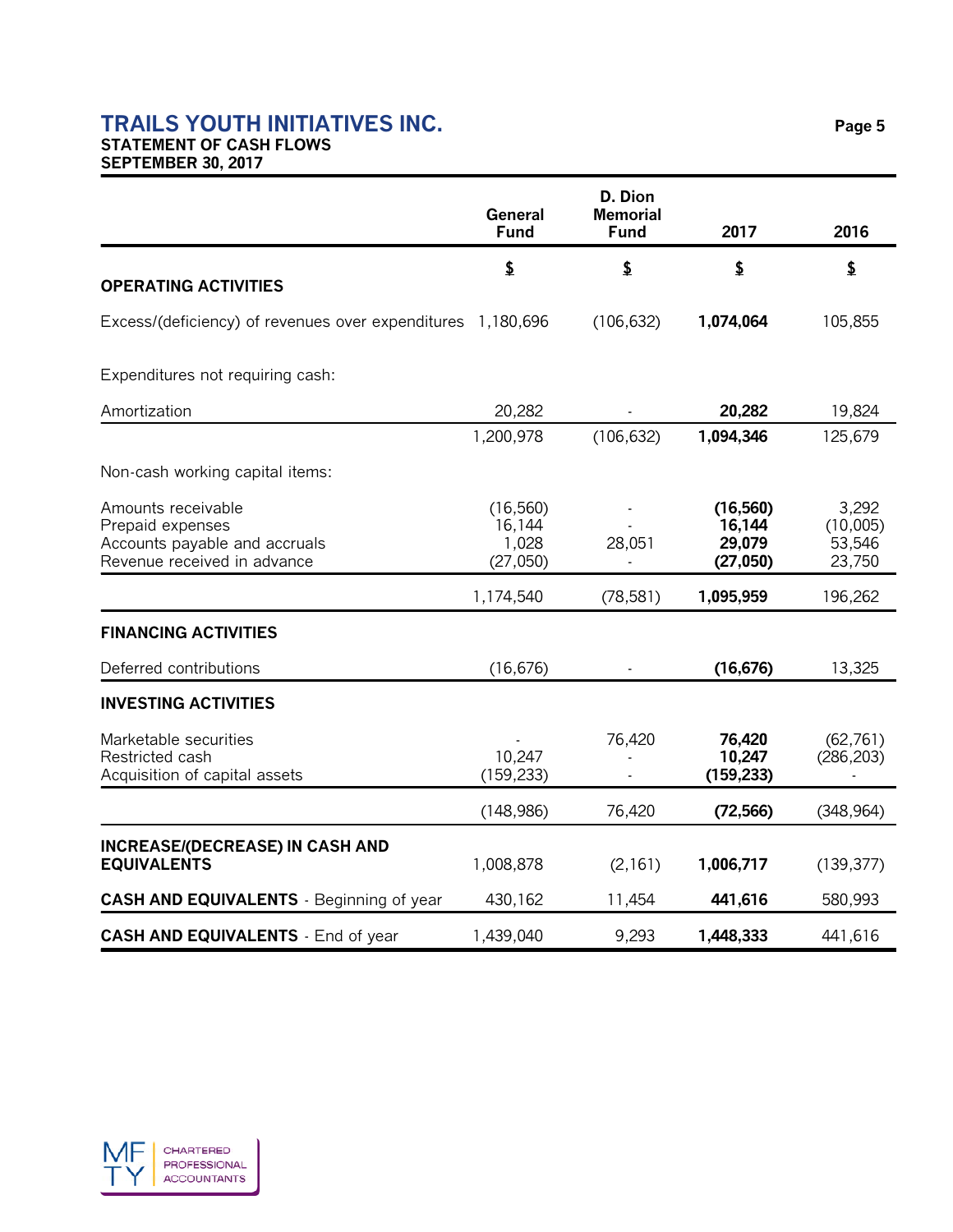Trails Youth Initiatives Inc. was established to help vulnerable youth in the Greater Toronto Area reach their full potential. The Organization's four-year program has helped hundreds of children become active participants in their communities. The Organization was incorporated without share capital on May 4, 1992, qualifies as a charitable organization under the Income Tax Act, and is exempt from income tax.

#### **2. SIGNIFICANT ACCOUNTING POLICIES**

#### **a) Basis of presentation:**

These financial statements have been prepared using Canadian accounting standards for Not-for-Profit Organizations.

#### **b) Revenue recognition:**

Unrestricted contributions are recognized as revenue of the general fund in the year received or receivable if the amount to be received can be reasonably estimated and collection is reasonably assured. All other income is recognized as revenue of the general fund when earned and collectibility is reasonably assured.

Restricted contributions for the D. Dion Memorial Fund are recognized in the D. Dion Memorial Fund in accordance with the restricted fund method where restricted contributions are recognized as revenues when earned and collectibility is reasonably assured.

Restricted contributions for which there is no corresponding restricted fund are recognized in the general fund in accordance with the deferral method where contributions are recognized as revenues in the year in which the related expenditures are incurred.

#### **c) Fund accounting:**

#### *Unrestricted Funds*

Revenues and expenditures for ongoing activities are recorded in the General Fund.

#### *Restricted Funds*

D. Dion Memorial Fund was established in memory of Danielle Dion in 2000. The funds are restricted to helping current and former participants of the Organization's program in the continuation of their education. The marketable securities in this fund are under the custody of RBC Investor Services.

#### **d) Contributed services:**

A substantial number of volunteers have made significant contributions of their time to the Organization's operations. While these services benefit the Organization considerably, a reasonable estimate of their amount and fair value cannot be made and, accordingly, these contributed services are not recognized in the financial statements.

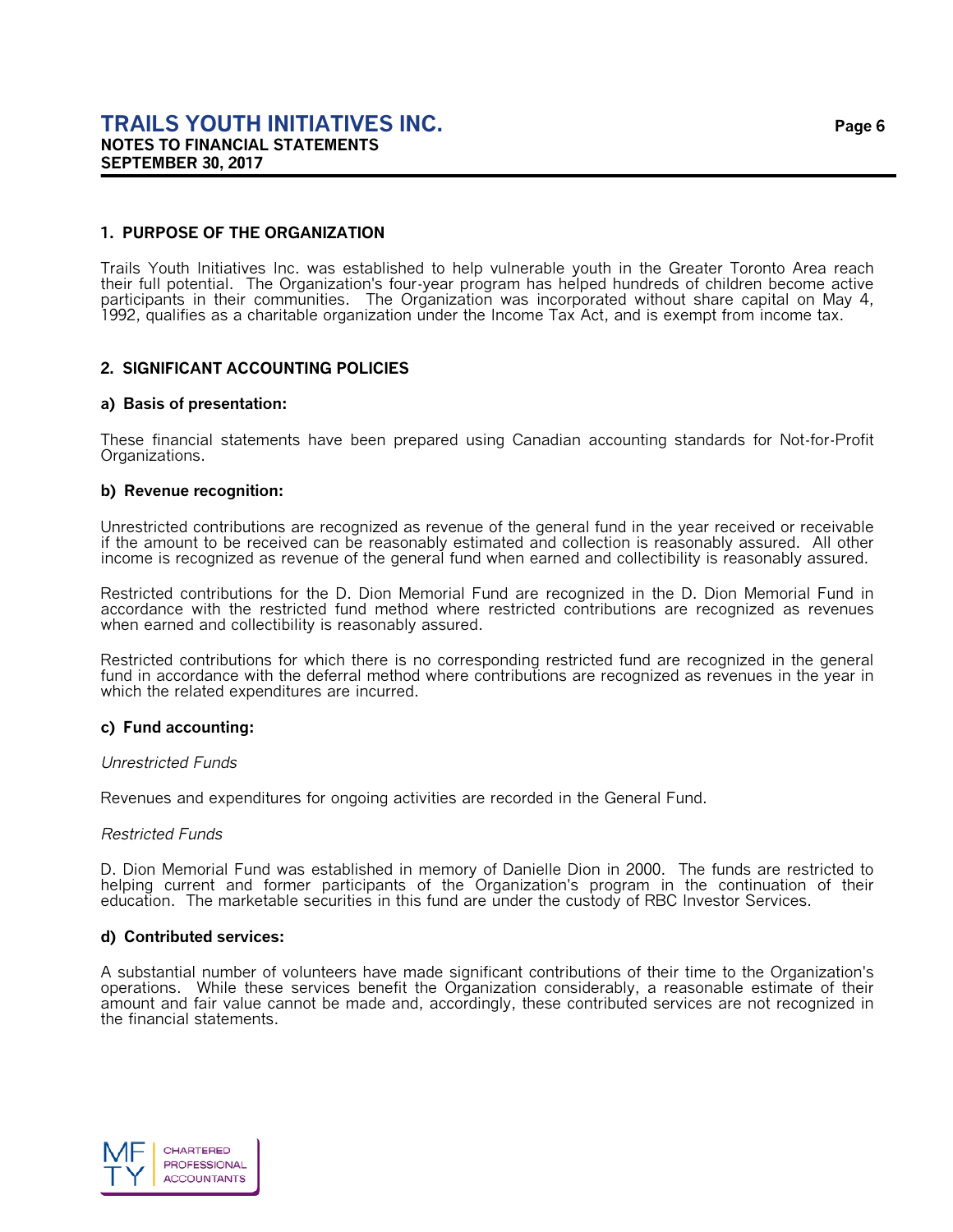### **2. SIGNIFICANT ACCOUNTING POLICIES (continued)**

#### **e) Marketable securities:**

Marketable securities have been designated as held for trading assets by management and are recorded at fair market value with unrealized holding gains and losses adjusted to the statement of fund operations. Fair market value is based on the closing prices from publicly traded stock exchanges.

#### **f) Amortization:**

Capital assets, available for use, are recorded at cost and are being amortized on the diminishing balance basis at the following annual rates -

| <b>Building</b>                 | 4%   |
|---------------------------------|------|
| Computer equipment              | 30%  |
| Furniture and kitchen equipment | 20%  |
| Outdoor operations equipment    | .30% |
| Vehicles                        | 30%  |

In the year of acquisition or disposal, amortization is recorded at 50% of the annual rate.

#### **g) Management's estimates:**

The preparation of financial statements in conformity with Canadian accounting standards for Not-for-Profit Organizations requires management to make estimates and assumptions that affect the reported amounts of assets and liabilities, disclosure of contingent assets and liabilities at the date of the financial statements and reported amounts of revenues and expenditures during the period. Significant items subject to such estimates and assumptions include the estimated useful lives of capital assets and time spent on various function areas used for salaries allocation. These estimates are reviewed periodically and, as adjustments become necessary, they are reported in the statement of operations in the period they become known.

#### **h) Financial instruments:**

The fair values of cash and equivalents, restricted cash, marketable securities, amounts receivable, and accounts payable and accruals are approximately equal to their carrying values.

#### **3. CASH AND EQUIVALENTS**

The cash and equivalents are comprised of the following:

|                                                     | 2017                 | 2016               |
|-----------------------------------------------------|----------------------|--------------------|
|                                                     | \$                   | \$                 |
| Cash<br>Canadian short term investment certificates | 1,120,913<br>327,420 | 115,000<br>326,616 |
|                                                     | 1,448,333            | 441,616            |

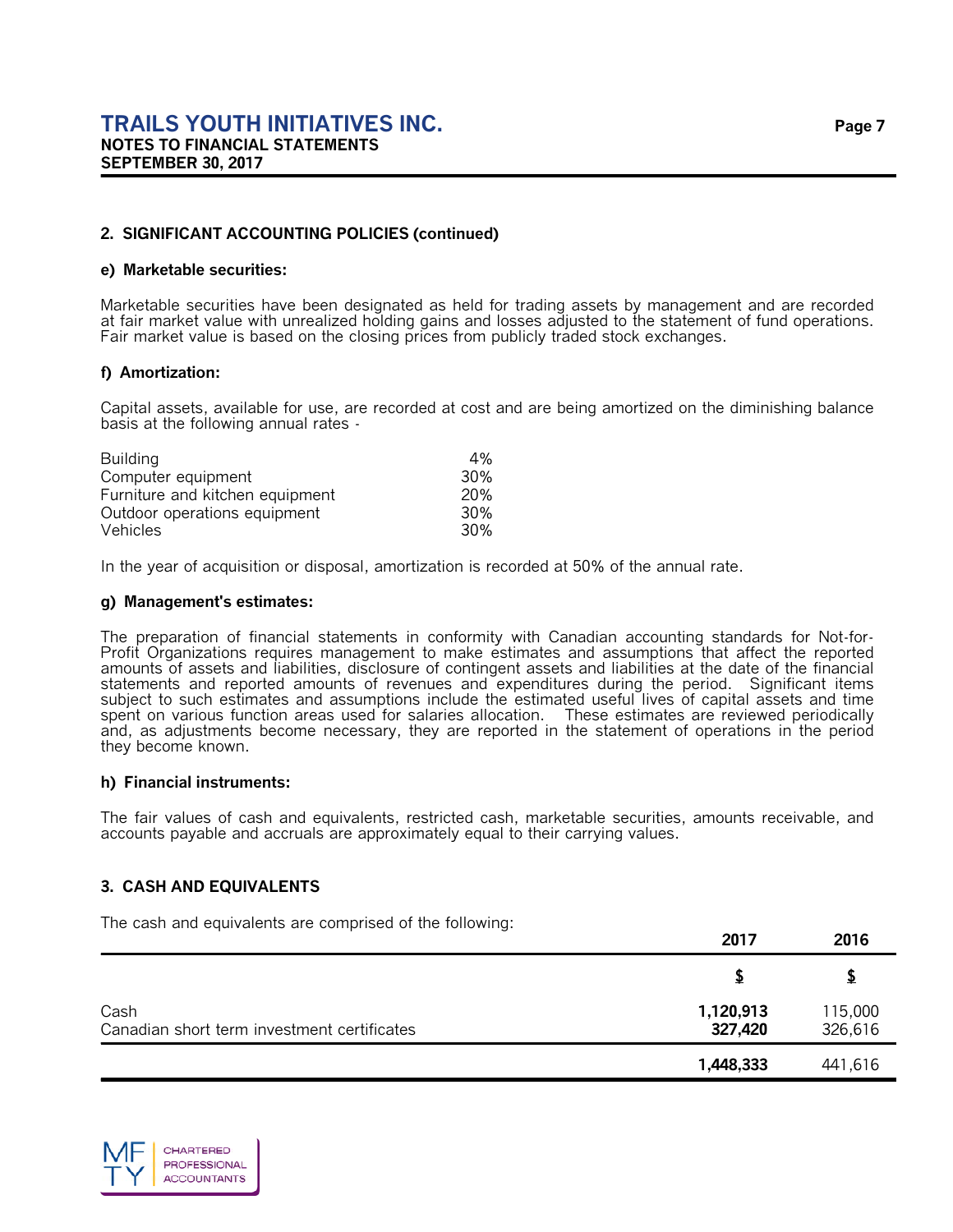### **4. RESTRICTED CASH**

Restricted cash consists of the following:

|                                                                                                                                                       | 2017                      | 2016                                 |
|-------------------------------------------------------------------------------------------------------------------------------------------------------|---------------------------|--------------------------------------|
|                                                                                                                                                       | \$                        | \$                                   |
| Internally restricted:<br>Outreach<br>Donna H. Nicholas                                                                                               | 120,952<br>633,252        | 44,261<br>681,244                    |
|                                                                                                                                                       | 754,204                   | 725,505                              |
| Externally restricted:<br>Brooke and Mark - Bridge the Gap<br>Roots & Wings Support Fund<br>Bryce Hunter Memorial Fund<br>Leaders in Training Program | 10,422<br>11,764<br>2,745 | 11,648<br>11,764<br>25,465<br>15,000 |
|                                                                                                                                                       | 24,931                    | 63,877                               |
|                                                                                                                                                       | 779,135                   | 789,382                              |

Outreach was internally restricted by the Board of Directors. The funds are to be used to expand the programs of Trails by offering the Trails experience to an increased number of youth from the Greater Toronto Area.

Donna H. Nicholas donation was internally restricted by the Board of Directors. Donna H. Nicholas was an active community leader and business woman. As the cousin of founder and Chair of Board of Directors Jim Hayhurst Sr., she was committed to a legacy of supporting youth in their development as civic leaders. The Trails' Board of Directors is dedicated to her vision with the intent to use this seed funding for Program Development and on other expenditures otherwise approved by the board from time to time. Specific projects may include: post-graduate mentorship, apprenticeships/internships, and other opportunities for Trails' Entrepreneurs.

Brooke and Mark - Bridge the Gap was established in 2003 in honour of the wedding of Brooke Hunter and Mark Gaynor. The funds are restricted to helping participants of the Organization's program and/or their families who are having financial troubles.

Roots & Wings Support Fund was established in 2014 by Canadian Tire - Toronto Eaton Centre. Sixty percent of the funds will be designated towards Trails participants in financial need and the remaining portion will be used, as per the need, for equipment.

Bryce Hunter Memorial Fund was established in 2015 by the Estate of Bryce McClelland Hunter. The funds are restricted for capital expenditures or investments. In the current year, the funds were used for property improvements.

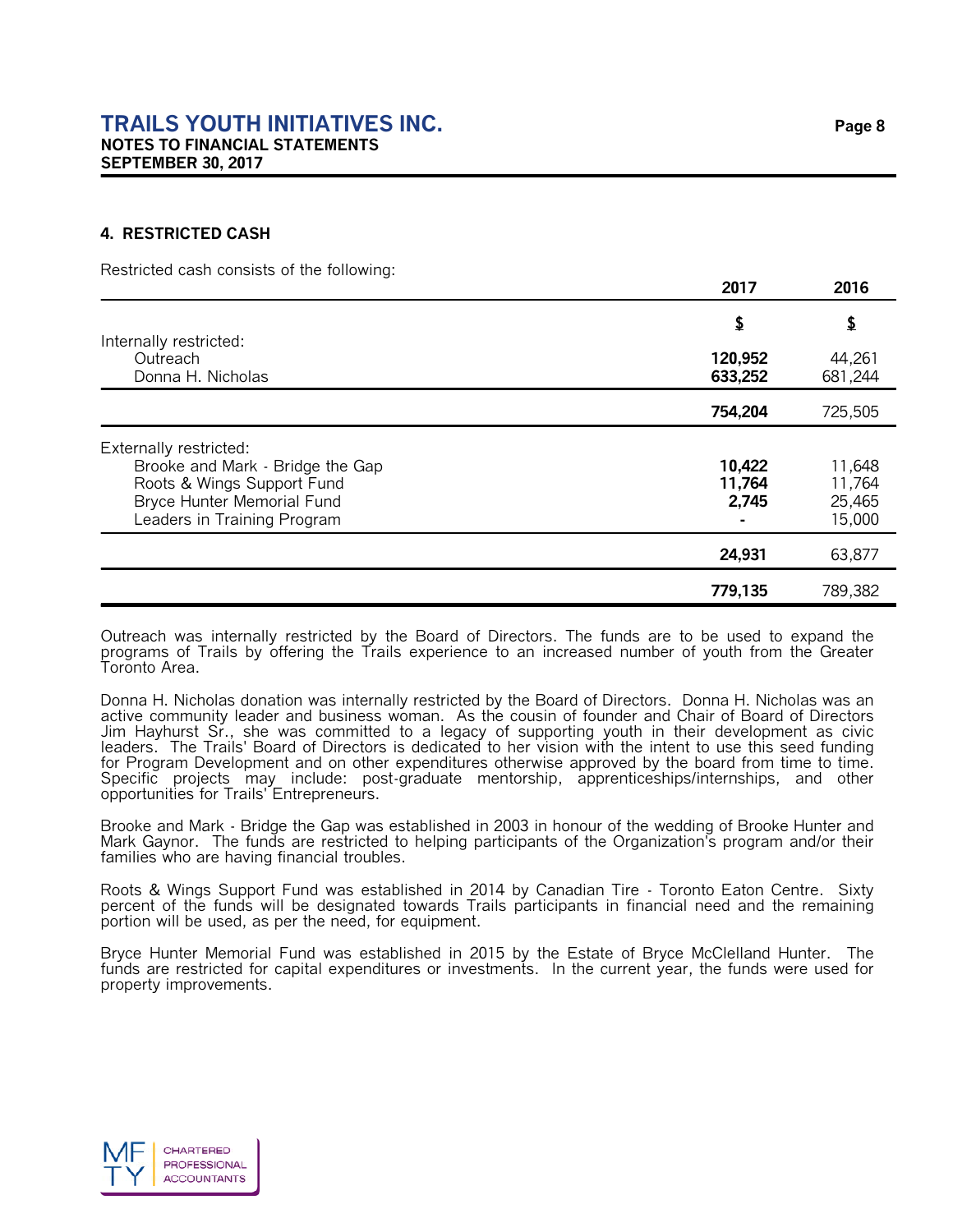### **5. CAPITAL ASSETS**

|                                 | 2017             |                             |                  | 2016                        |  |
|---------------------------------|------------------|-----------------------------|------------------|-----------------------------|--|
|                                 | Original<br>Cost | Accumulated<br>Amortization | Original<br>Cost | Accumulated<br>Amortization |  |
|                                 | \$               | \$                          | \$               | \$                          |  |
| <b>Building</b>                 | 898,927          | 482,386                     | 861,181          | 465,817                     |  |
| Building under construction     | 113,248          |                             |                  |                             |  |
| Computer equipment              | 8,496            | 8,026                       | 8,496            | 7,825                       |  |
| Furniture and kitchen equipment | 40,015           | 35,767                      | 40,015           | 34,705                      |  |
| Outdoor operations equipment    | 97,937           | 89,102                      | 89,697           | 87,080                      |  |
| Vehicles                        | 61,077           | 60,075                      | 61,077           | 59,646                      |  |
|                                 | 1,219,700        | 675,356                     | 1,060,466        | 655,073                     |  |
| <b>Net Book Value</b>           |                  | 544,344                     |                  | 405,393                     |  |

## **6. DEFERRED CONTRIBUTIONS**

The changes to deferred contributions during the year were as follows:

|                                                                                 | 2017               | 2016             |
|---------------------------------------------------------------------------------|--------------------|------------------|
|                                                                                 |                    |                  |
| Balance - beginning of year<br>Externally restricted revenues received          | 63,877             | 50,552<br>20,000 |
| Recognized as revenue in General Fund<br>Amortization of deferred contributions | (16, 222)<br>(454) | (6, 675)         |
|                                                                                 | 47,201             | 63,877           |

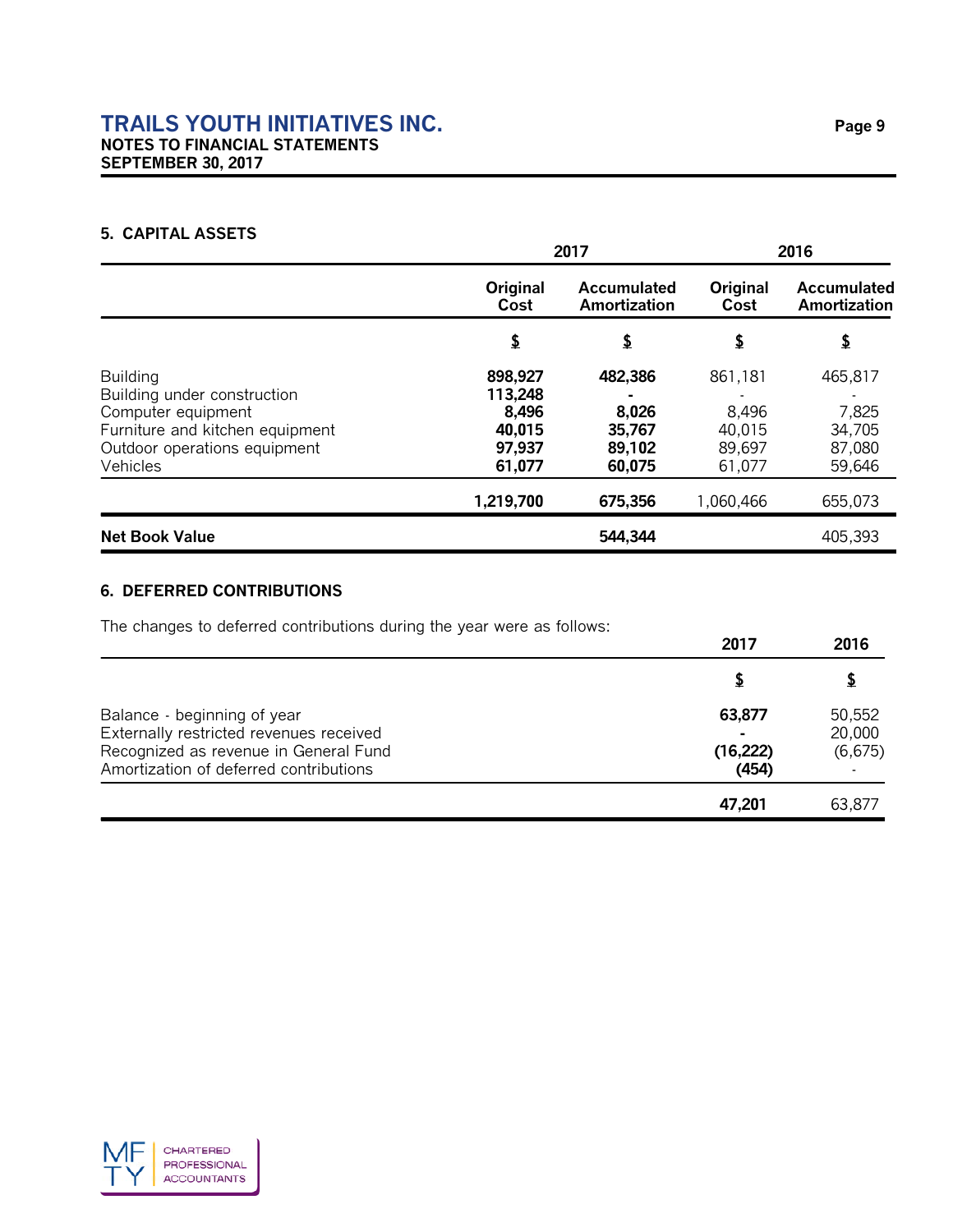### **TRAILS YOUTH INITIATIVES INC. Page 10 NOTES TO FINANCIAL STATEMENTS SEPTEMBER 30, 2017**

The deferred contributions as at September 30, 2017 consist of the following: **2017 2016 \$ \$** Brooke and Mark Bridge the Gap **10,422** 11,647 Roots & Wings Support Fund **11,764** 11,764 Bryce Hunter Memorial Fund<br>Leaders in Training Program **1986 125,000**<br>Leaders in Training Program **Leaders in Training Program 47,201** 63,877

During the year, the Organization spent \$22,724 of the Bryce Hunter Memorial Fund to acquire certain capital assets. These contributions will be amortized to income using the same rates as the capital assets acquired. Current year amortization amounted to \$454.

See Note 4 for further details on the deferred contributions.

## **7. LEASE COMMITMENT**

During the year, the Organization renewed its lease for the second twenty years term stipulated in the lease. The renewed lease expires on June 30, 2037. If the lease is not in default after this second twenty year lease, the Organization has the option to renew the lease for another ten years upon the terms and conditions then prevailing. The minimum annual rentals payable under this long term lease, exclusive of certain operating costs for which the Company is responsible, are approximately as follows:

| Year ending: September, 2018   | 7,590   |
|--------------------------------|---------|
| September, 2019                | 7,880   |
| September, 2020                | 7,880   |
| September, 2021                | 7,880   |
| September, 2022                | 7,880   |
| September, 2023 and subsequent | 136,240 |
|                                |         |

175,350

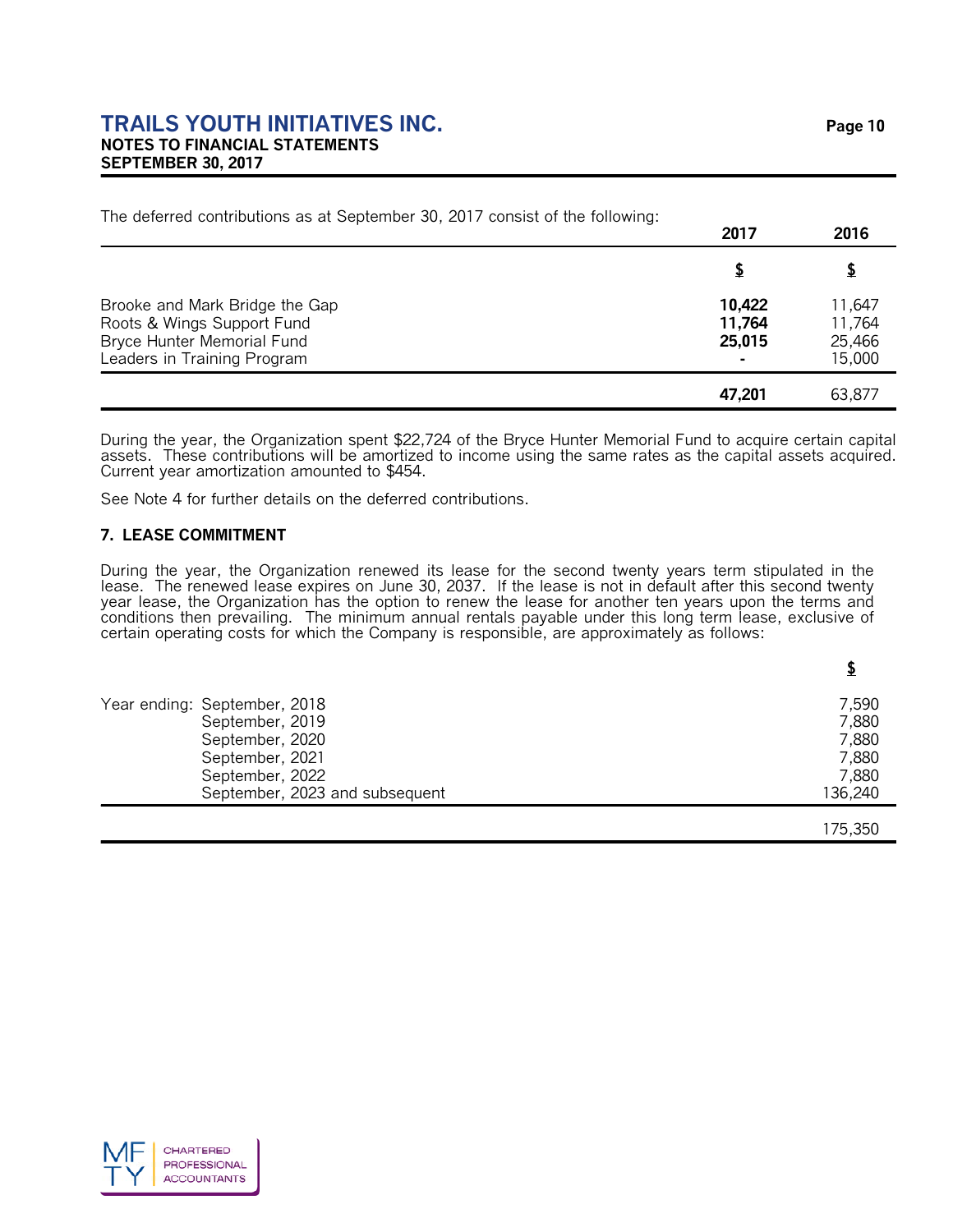#### **8. ALLOCATION OF EXPENDITURES**

Salaries and wage costs of \$160,019 (2016 - \$128,193) have been allocated to various function areas based on management's estimate of time spent as follows:

|                                          | 2017                       | 2016                       |
|------------------------------------------|----------------------------|----------------------------|
|                                          | \$                         | \$                         |
| Program<br>Fundraising<br>Administration | 76,725<br>26,582<br>56,712 | 54,823<br>25,639<br>47,731 |
|                                          | 160,019                    | 128,193                    |

#### **9. CREDIT FACILITY**

The Organization has an available credit facility of \$50,000, due on demand, bears interest at the bank's prime lending rate plus 1.75%, and is unsecured. The balance as at September 30, 2017 is nil (2016 nil). The Organization also has two credit cards with a combined limit of \$4,000.

#### **10. PROPOSED EXPANSION**

The Organization has formalized its intention to expand the program to accommodate up to 80 new participants. In conjunction with this plan, significant fundraising efforts are underway. In the current year, the Organization received approximately \$1,300,000 in donations in support of this effort.